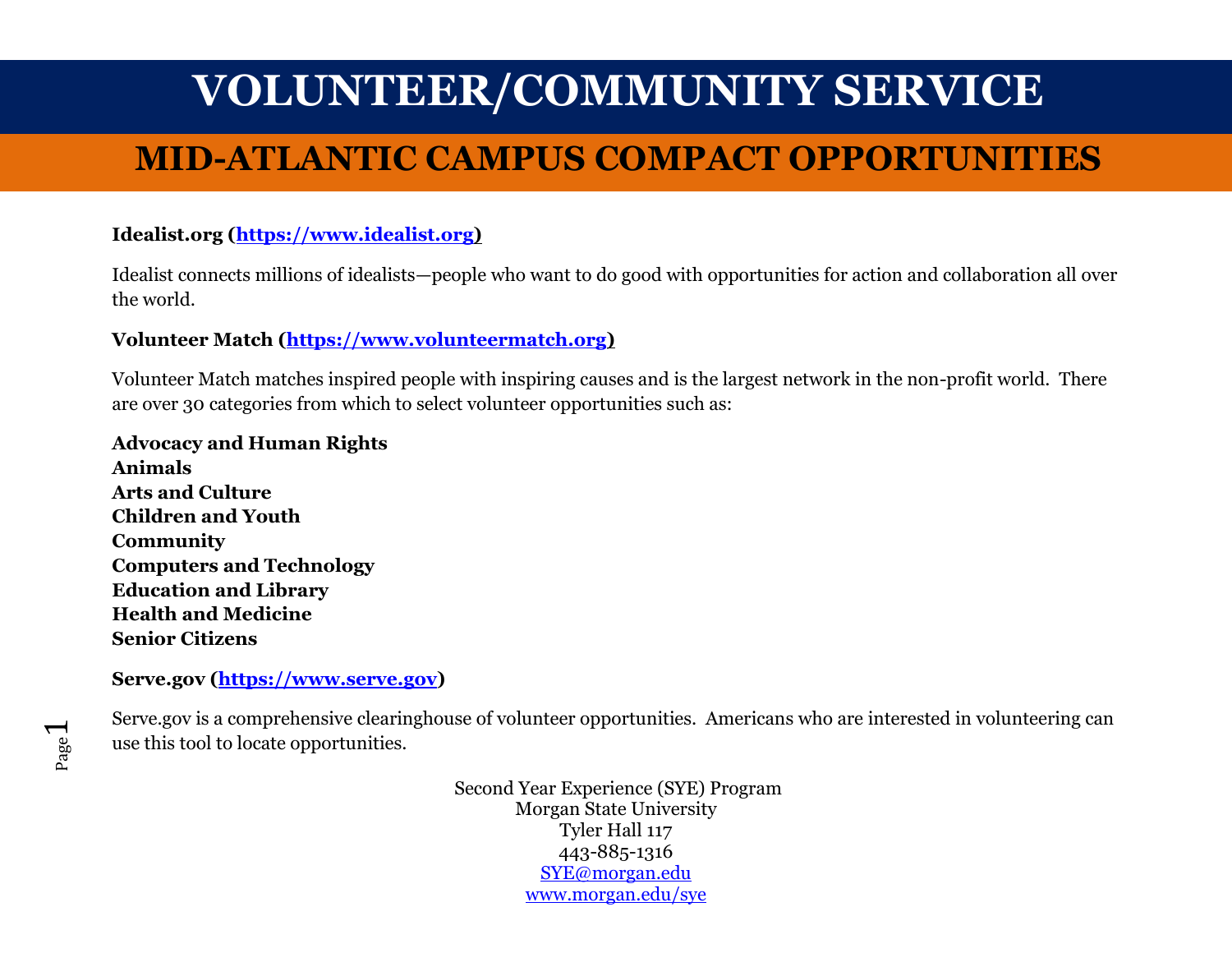# **MSU COMMUNITY SERVICE OFFICE VOLUNTEER/COMMUNITY SERVICE**

**CONTACT:** Dr. Annette Woodroffe (443-885-2217)

LOCATION: Jenkins 331

Students participating in Community Service experiential learning opportunities as tutors and mentors must have at least a 2.4 GPA. Students interested in being a Community Service Coordinator should apply through the Work Study Office. Coordinators are responsible for recruiting, providing information sessions, interviewing applicants and training volunteers.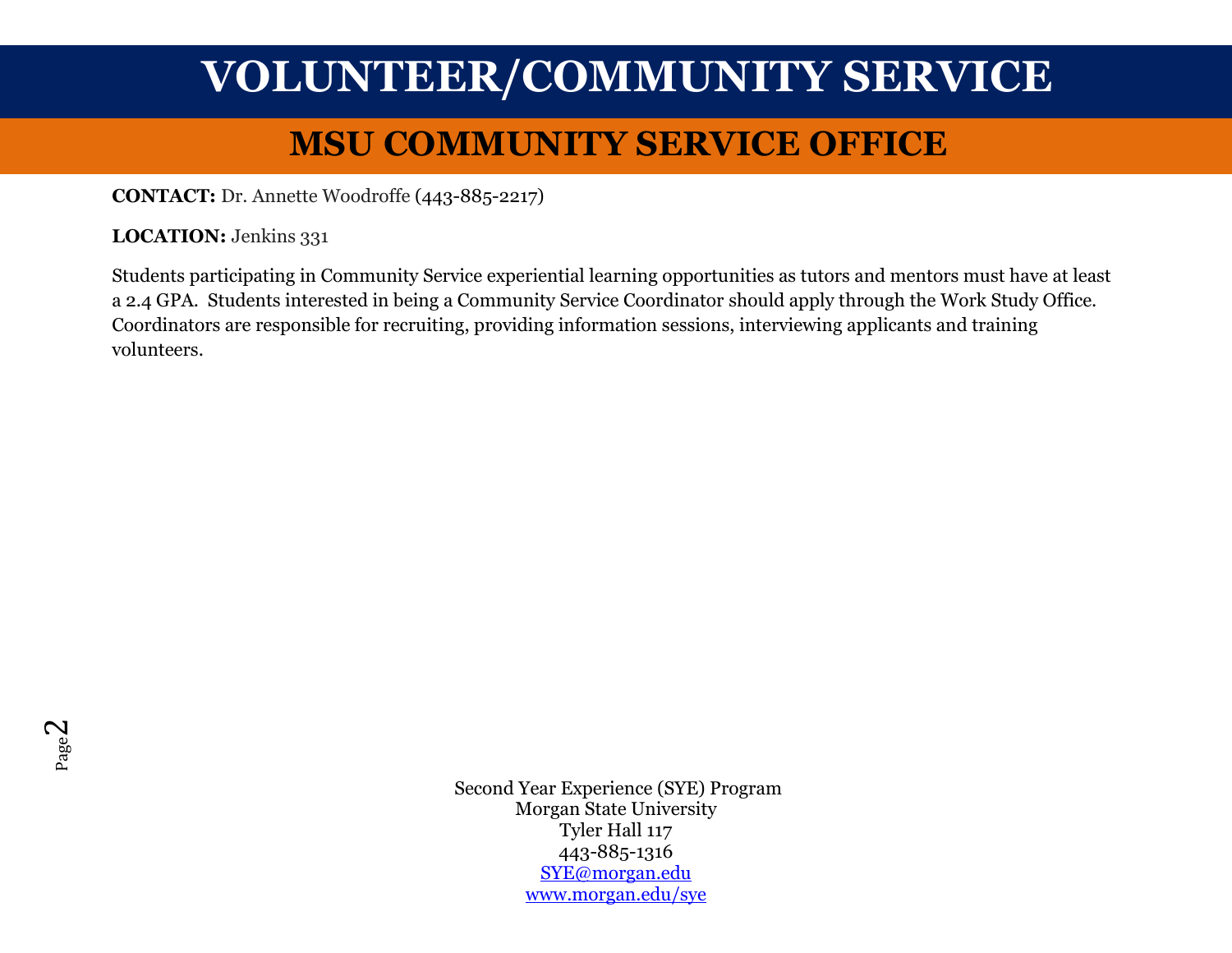## **REFUGEE YOUTH PROJECT (RYP)**

**CONTACT:** Brittany DeNovellis (410-558-3258) **EMAIL:** [volunteer@refugeeyouthproject.org](mailto:volunteer@refugeeyouthproject.org)

The Refugee Youth Project is a program of Baltimore City Community College. Each year they run high quality after school, summer school, and mentoring programs for early 300 students from 17 countries. Their mission is to create a safe environment for refugee youth to improve their literacy skills, enhance their knowledge of American culture, engage in extracurricular activities, and grow to be confident, caring individuals.

Moravia Park Elementary School is currently RYP's largest program site with over 80 kindergarten to fifth grade students staying after school twice each week to receive snacks, homework help, extra English lessons, and community arts integration. The RYP after school program at Patterson High School assists high school students with homework assignments, school projects, basic skills, and practice using the English language.

#### **Qualifications:**

- \* Reliable, open-minded, flexible, proactive, and patient
- \* Willing to learn about resettlement and refugee issues
- \* Willing to learn about cross-cultural communication and ethnic backgrounds of clients
- \* Commitment to working with youth
- \* Ability to communicate clearly and effectively in English
- \* Ability to speak Arabic, Tigrinya, Kinyarwanda, Nepali, or Swahili is a BONUS

#### **Requirements:**

- **\*** Must submit a volunteer application form to RYP and complete Moravia's Volunteer Application and Agreement Forms
- \* Must be fingerprinted through Baltimore City Public Schools (free)
- \* Must attend an orientation
- \* Must commit to volunteering 2 hours each week for at least one semester.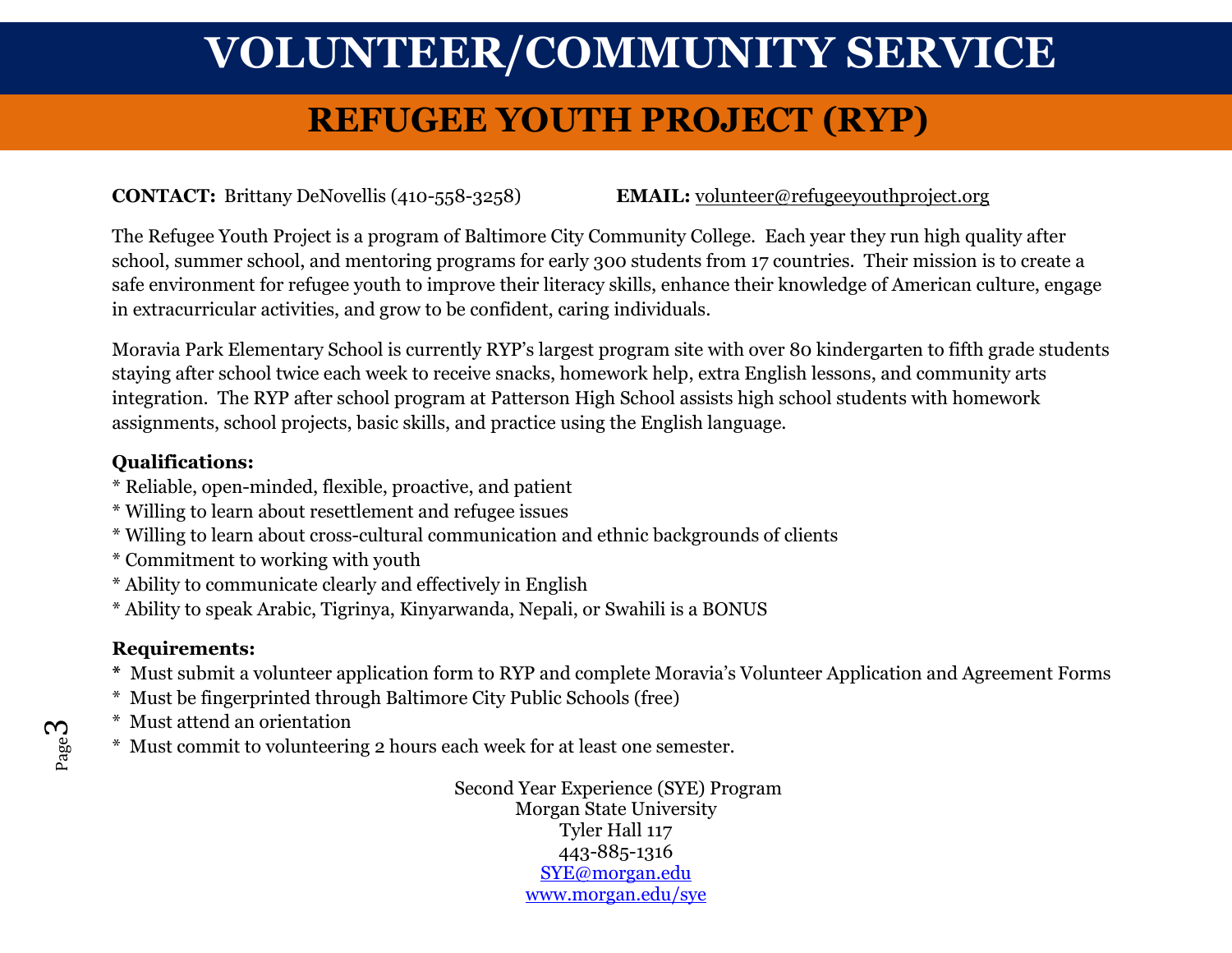### **UPWARD BOUND**

**CONTACT:** Connie McDonald or Inga Williams (443) 885-3448

#### **LOCATION:** Mc Keldin 114

The mission of the MSU Upward Bound Program is to provide first generation, low income high school students with access to post-secondary education as full participants. Upward Bound seeks to increase rates at which participants complete secondary education, enroll in and graduate from institutions of post-secondary education. The MSU Upward Bound is designed to enhance the academic and personal skills of students.

| <b>Program</b>  | <b>Duties</b>             | Days/Times                                   | Location      | <b>Contact</b> |
|-----------------|---------------------------|----------------------------------------------|---------------|----------------|
| Tutoring and/or | Provide tutoring to high  | Saturdays 8:30am – 1:00pm                    | Mc Keldin 114 | 443-885-3448   |
| Mentoring       | school students in grades | Wednesdays $3:00 \text{pm} - 5:00 \text{pm}$ |               |                |
|                 | 9-12 (math, English,      |                                              |               |                |
|                 | science)                  |                                              |               |                |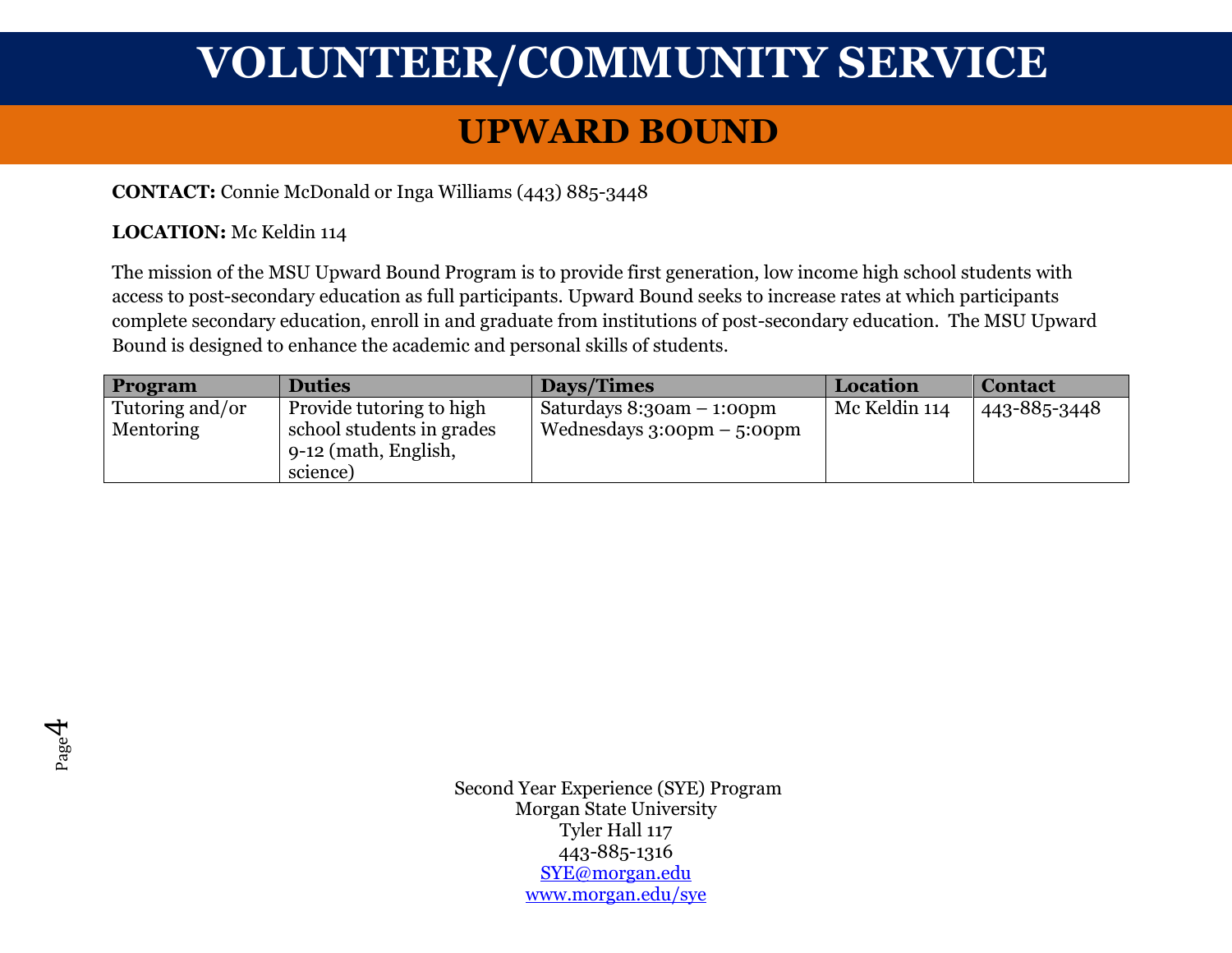## **THREAD ORGANIZATION**

**CONTACT:** Nikhil Gupta - Managing Director

**EMAIL:** [Nikhil.Gupta@thread.org](mailto:Nikhil.Gupta@thread.org)

**PHONE:** 443-821-2411

The **purpose** of the Thread Organization is to build healthy, positive relationships between small groups of people (3 to 5 folks  $+$  1 Baltimore high school student = "thread family", in order for each individual in the family to feel cared for, connected, and comforted as they grow along their own life's journey, with the shared focus of supporting their young Baltimorean high school student towards success in the process.

The **duties** of the volunteers are to share at **least one touchpoint** per week among their thread family members, as well as their Baltimorean high school student. A **touchpoint is defined as any interaction or communication between family members, including phone calls, text messaging, tutoring, emailing, hanging out, etc.** When a touchpoint is logged in our easy-to-use "touchpoint app", it is counted for the week.

The **time required** is for one touchpoint per week to occur. For some this could be a day of hanging out on Saturday; for others this could be studying together via video chat; and they again for others this could be a fun, friendly, uplifting chat over the phone. As long as the **touchpoint happens and is logged,** the family member (volunteer) is fulfilling his/her position of being a part of the thread COMMUNITY.

Page L∩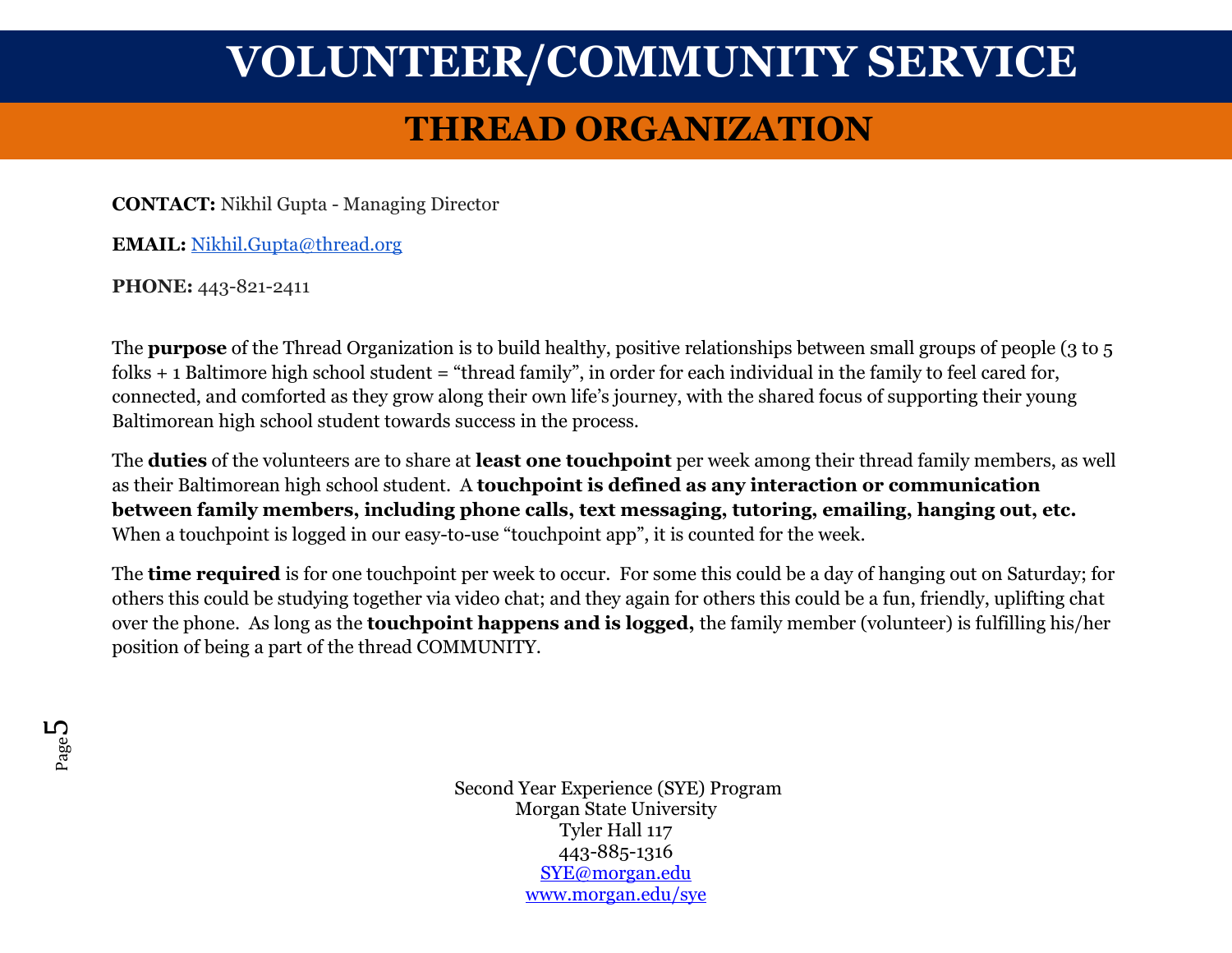### **WALTERS ART MUSEUM**

**CONTACT:** VisitorServices@thewalters.org

The Visitor Services Department at the Walters Art Museum is recruiting new volunteers to be part of their team that welcomes all visitors to enjoy, discover, and learn. Visitor Services Volunteers greet, orient, and inform museum attendees, while providing recommendations for a personalized and unique experience. The volunteers also assists staff with visitor research and evaluation to learn more about our audiences and how best to serve them. Volunteers are ambassadors for the Walters in their communities, encouraging friends, family, and acquaintances to take advantage of the FREE access to the cultural treasures in our collection.

#### **If you enjoy…**

- interacting with diverse audiences...
- learning about art, the Baltimore and Mount Vernon communities, and museum work…
- sharing your knowledge...

#### **If you have…**

- some customer service experience...
- strong interpersonal and communication skills…
- an interest in art, history, and people...

#### **If you are able to…**

- commit to at least two four-hour shifts a month, Wednesday through Sunday...
- attend quarterly meetings, trainings, and enrichment opportunities…
- handle frequent walking, extended periods of standing, bending, and lifting….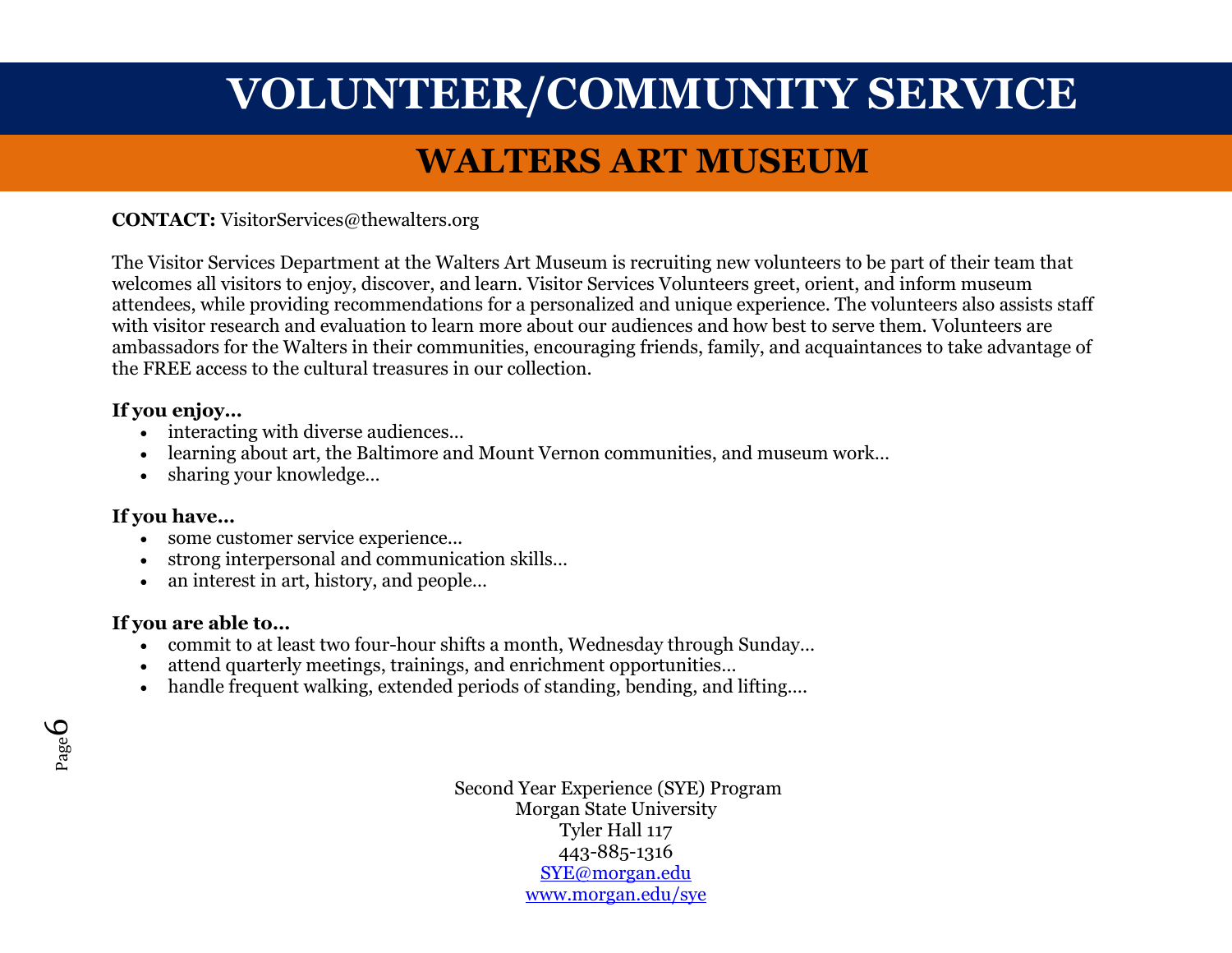... then **complete the form below and then click the SUBMIT button at the bottom of this page**. You may email your resume to VisitorServices@thewalters.org. When your enrollment has been processed, you'll be contacted by a member of the Visitor Services Staff to set up an interview.

Sign up online here: [https://thewalters.org/support/volunteers/volunteer-application/](https://urldefense.proofpoint.com/v2/url?u=https-3A__thewalters.org_support_volunteers_volunteer-2Dapplication_&d=DwMFAg&c=0CCt47_3RbNABITTvFzZbA&r=Kh6oQc7ktwI51VoCQq5UdfDp4n92QKZIDvkWYcK-CaE&m=FXEd6CE-LLLaUbdlzawc9y66HGsYZcvYogEyZDQ9c9Y&s=UPZJ2BJ9WWS3U-EV2-FQeNawEG--EMySucWWrmyiUGg&e=)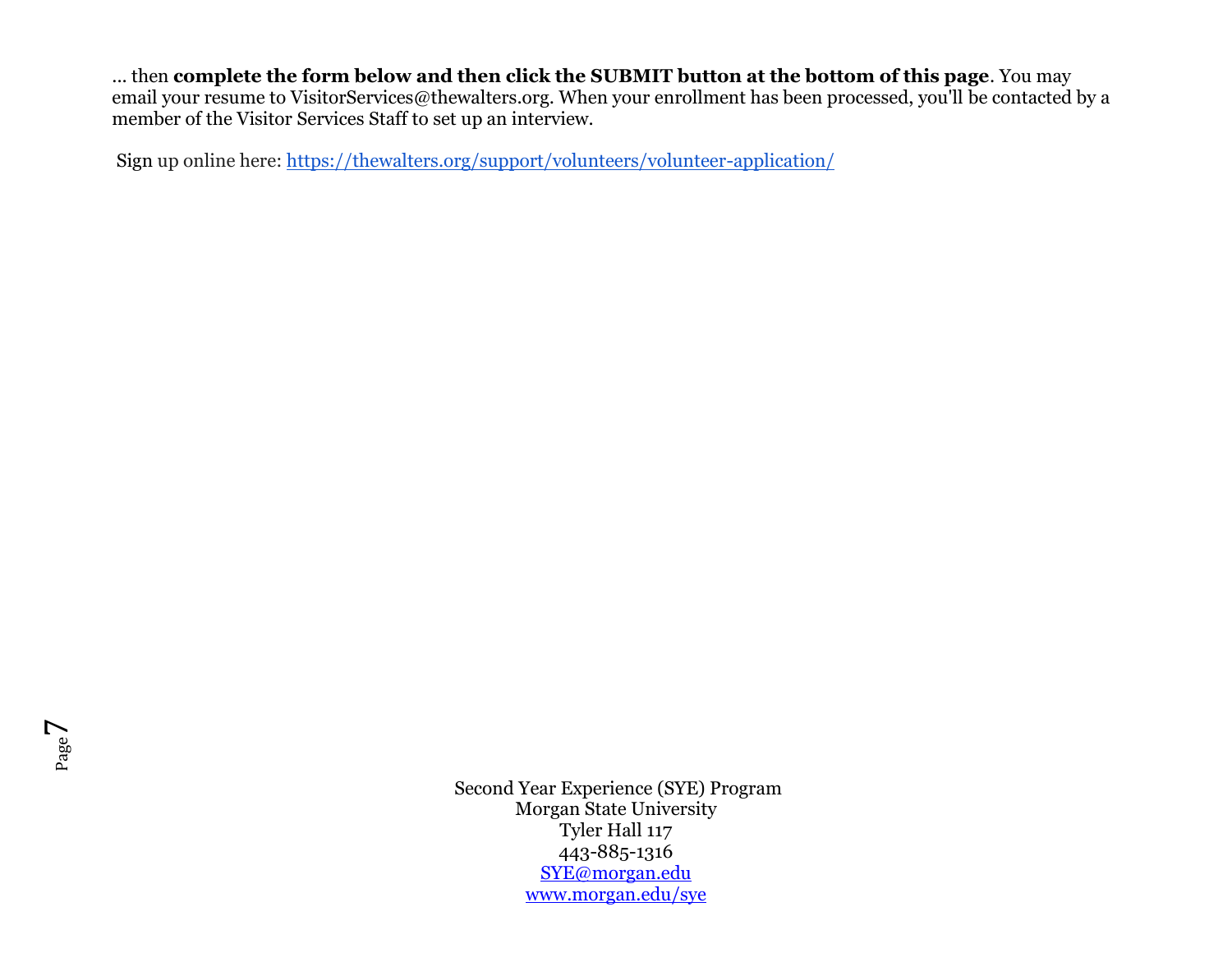# **VOLUNTEER/COMMUNITY SERVICE NATIONAL AQUARIUM**

**CONTACT:** Ms. Symone Johnson (410-659-9234) **EMAIL:** [syjohnson@aqua.org](mailto:syjohnson@aqua.org)

#### **LOCATION:** 501 E. Pratt Street, Baltimore

Morgan State University SYE students will be instructors in the Living Laboratory: What Lives in the Harbor program for middle school students in Baltimore City Public Schools. SYE students will introduce middle school students to the watershed, the Chesapeake Bay, water quality, and how organisms are affected by different parameters. In the pre-lesson, middle school students make species cards using fact sheets with information about water quality that is specific to that organism. During the field investigation, students take samples from the harbor and test for pH, salinity, dissolved oxygen, temperature, and turbidity. All data is recorded by the middle school students. Using their data and the species cards, they determine which organisms would be able to survive in the Harbor. To test their hypotheses, the students pull up a biological habitat cage where they sort through the contents and identify which species they find are/are not on their species cards. The group discusses why they did or did not find certain organisms here based on their data collection. At the end of the visit, the middle school students assess the Healthy Harbor Initiative oyster cages, counting the live spat. The oysters are grown in the Baltimore Harbor and then transferred to a restoration site in the Patapsco River. When the students return to school, they can access their data and others' in the program. Participating middle school students are asked to do an action project where they share how their actions impact the Bay and what they can do to change the status of the Bay.

MSU students will receive a 2-3 week training as well as receive T-shirts and paid parking (students riding the bus will receive a day pass). Students must commit to one day each week (Tuesdays) from 9am – 2pm. The activity for this site takes place outside from September – November or from March – May.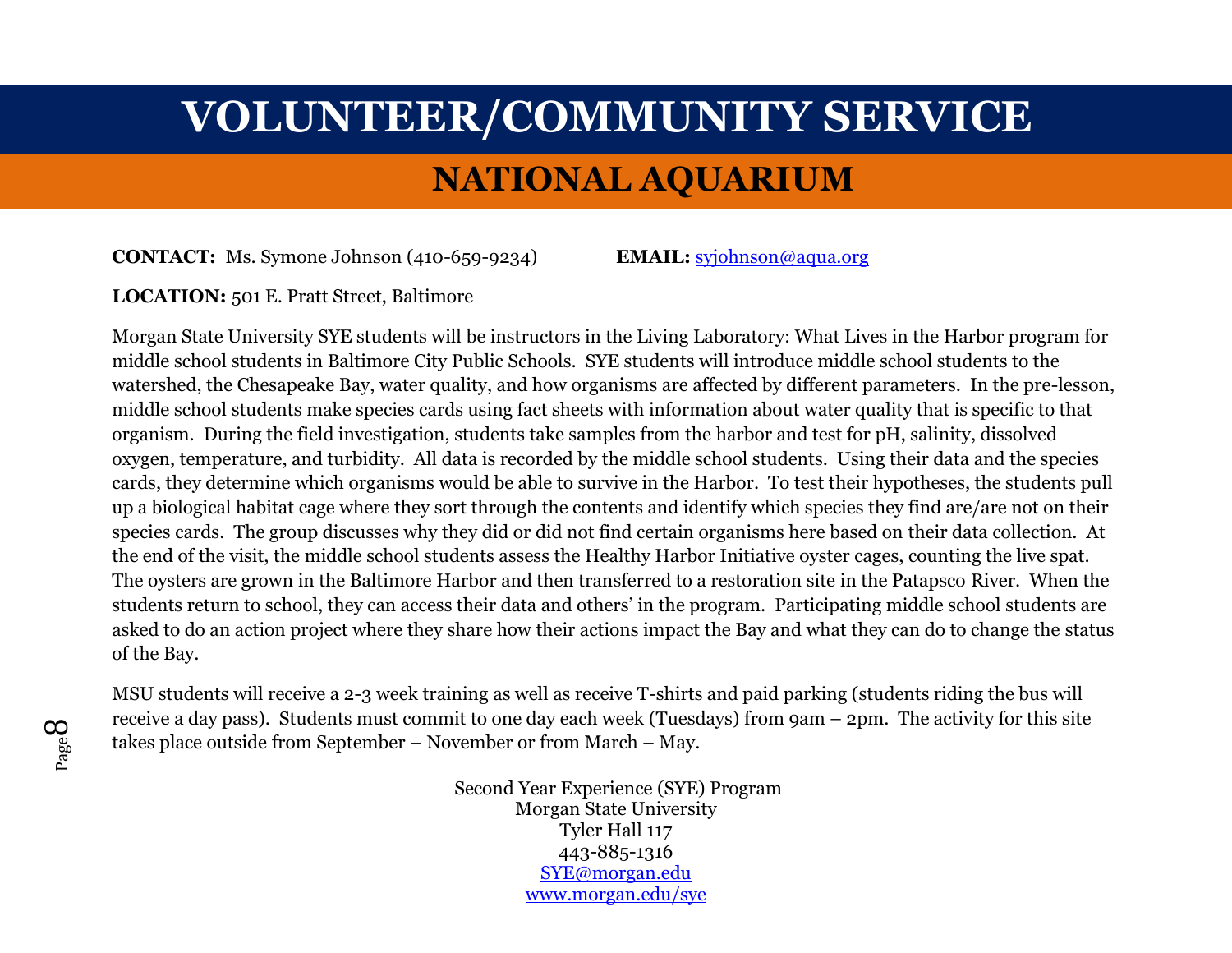# **VOLUNTEER/COMMUNITY SERVICE MERCY HOSPITAL**

**CONTACT:** Erica Wienholt (Volunteer Coordinator) – (410) 332-9227 **EMAIL:** [ewienhol@mdmercy.com](mailto:ewienhol@mdmercy.com)

**LOCATION:** 301 St. Paul Place, Baltimore, MD

Mercy volunteers play an essential role in contributing to the wellbeing of patients and family members. Our volunteer assignments are matched to engaged and inversted individuals with a desire to advance or contribute their skills and interests.

Volunteets are currently assisting in over 30 departments throughout the Mercy Health System, including:

- Clinical departments such as the Emergency Department, Outpatient Chemotherapy, Physical Therapy and Surgery **Centers**
- Inpatient Medical/Surgical Floors
- Administrative offices, the information desk, and gift shops
- Mercy Community Physician Sites in Overlea, Glen Burnie and Lutherville

[Volunteering at Mercy Medical Center -](https://mdmercy.com/careers/i-am-mercy/volunteering) Baltimore, MD (mdmercy.com)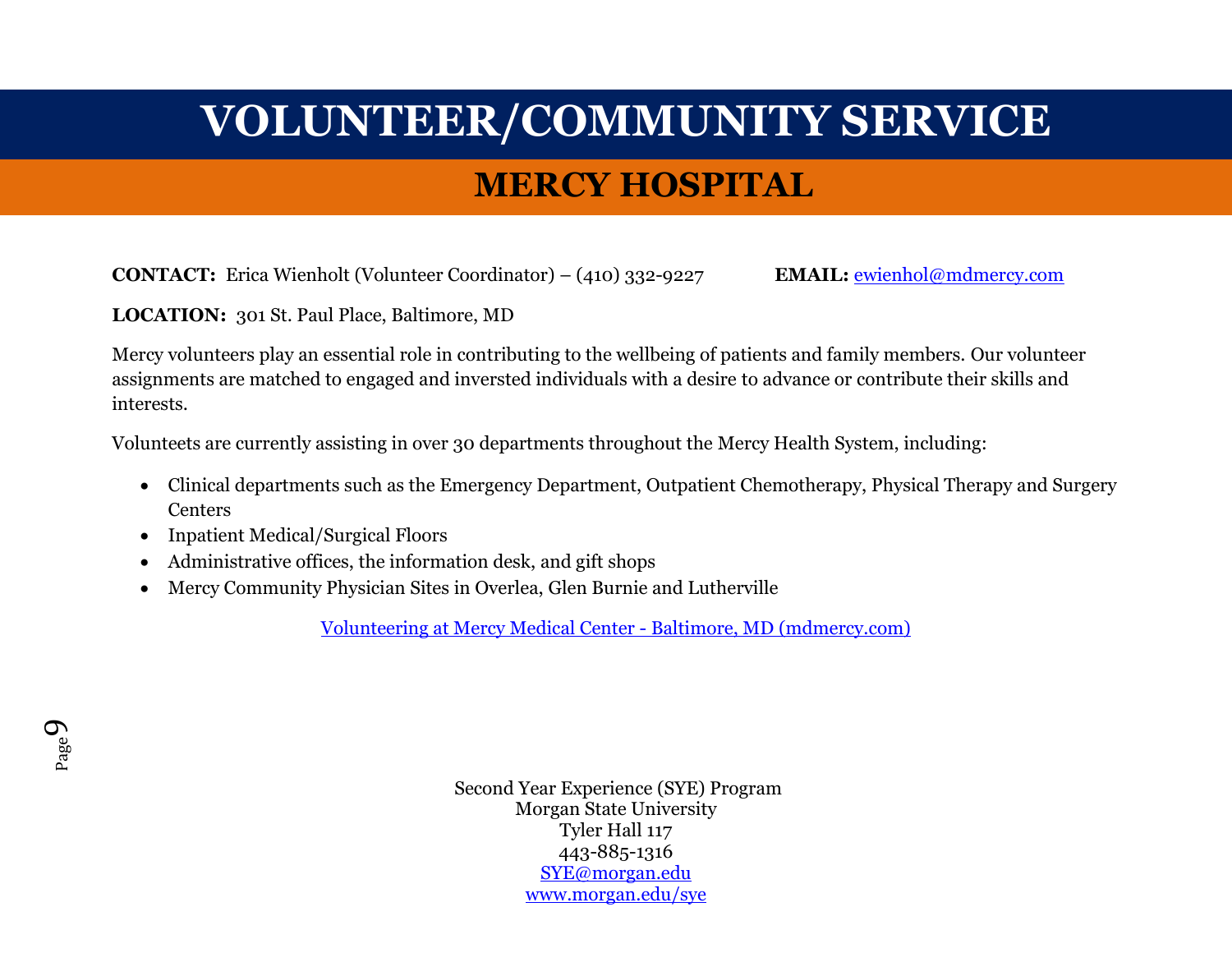### **REGINALD F. LEWIS MUSEUM**

**CONTACT:** Joy Hall (Volunteer Coordinator) – 443-263-1852 **EMAIL:** [Joy.Hall@lewismuseum.org](mailto:Joy.Hall@lewismuseum.org)

**LOCATION:** 830 Pratt Street, Baltimore, MD

The Reginald F. Lewis Museum's mission is to be a premier experience and best resource for information and inspiration about the live of African American Marylanders. The Museum is looking for volunteers and docents to engage in conversation with visitors. Participating volunteers must be available one to two Saturdays a month, one day per week or on weekends. Docent training will occur one day a week for 8 weeks. The dress for this opportunity is "business casual". Volunteers will greet tourists, help with crafts and/or story time for children, assist with a Book Fair, MLK Day and/or Kwanzaa Celebrations. Docents will gain knowledge of the museum content and implement tour techniques for student and adult visitors.

Students interested in volunteering for the Museum must apply, be interviewed and will receive training with a handbook included.

 $P$ age $\mathbf 1$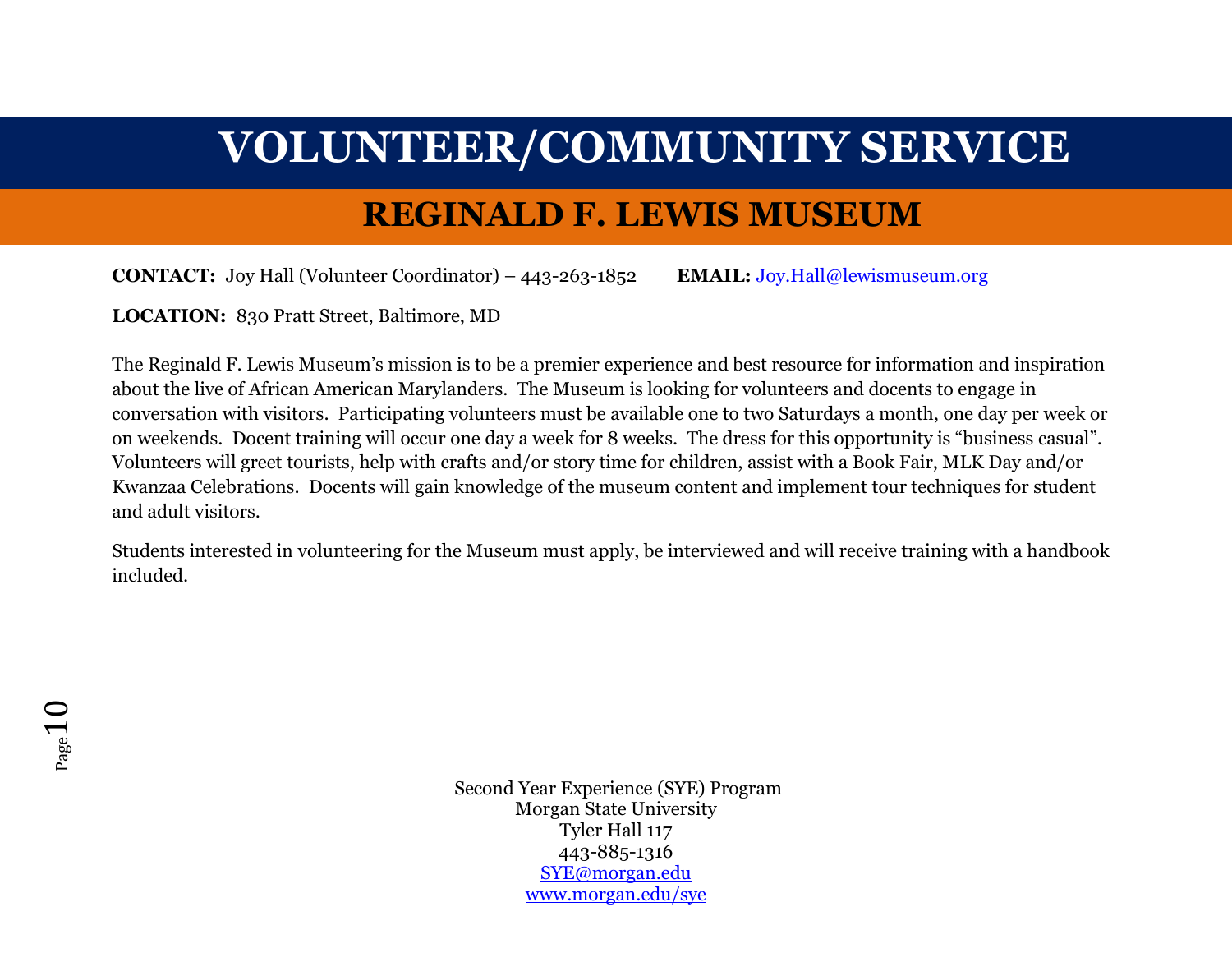### **CIVIC WORKS**

**CONTACT:** Gwen Kokes (Volunteer Coordinator) – 410-366-8533

**LOCATION:** 2701 St. Lo Drive, Baltimore, MD

Civic Works is a non-profit organization that strengthens Baltimore's communities through education, skills development, and community service. The Building Brighter Futures program trains residents for employment in the weatherization, construction and healthcare industries. The Healthy Food and Green Communities initiative helps residents grow fresh produce to distribute and purchase as well as planting trees in various communities. Civic Works helps residents create a more sustainable economically viable and environmentally responsible agricultural sector in Baltimore sectors. A final project is the Safe and Affordable Homes program that assists residents with making homes more energy efficient,weatherizes homes, offers repair and rehab to homes.

The Beautify Baltimore project occurs on Saturdays from 11AM – 2PM transforming a vacant lot into a flower farm. Volunteers can clean fruit from urban orchards or volunteer at the "Real Food Farm". Volunteers can also become handy persons working on small repair projects such as painting or do yard work. Groups of volunteers can participate in onetime events such as the Urban Farm (Wednesday mornings) or the second and third Saturdays of each month or scheduled "Days of Service" available on the website such as the Ricky Myers Day of Service on October 6<sup>th</sup> from 8am – 1pm at the Clifton Mansion (2701 St. Lo Drive) or the MLK Day of Service in January 2019 (81m – noon) location to be announced.. Students can also be GED tutors.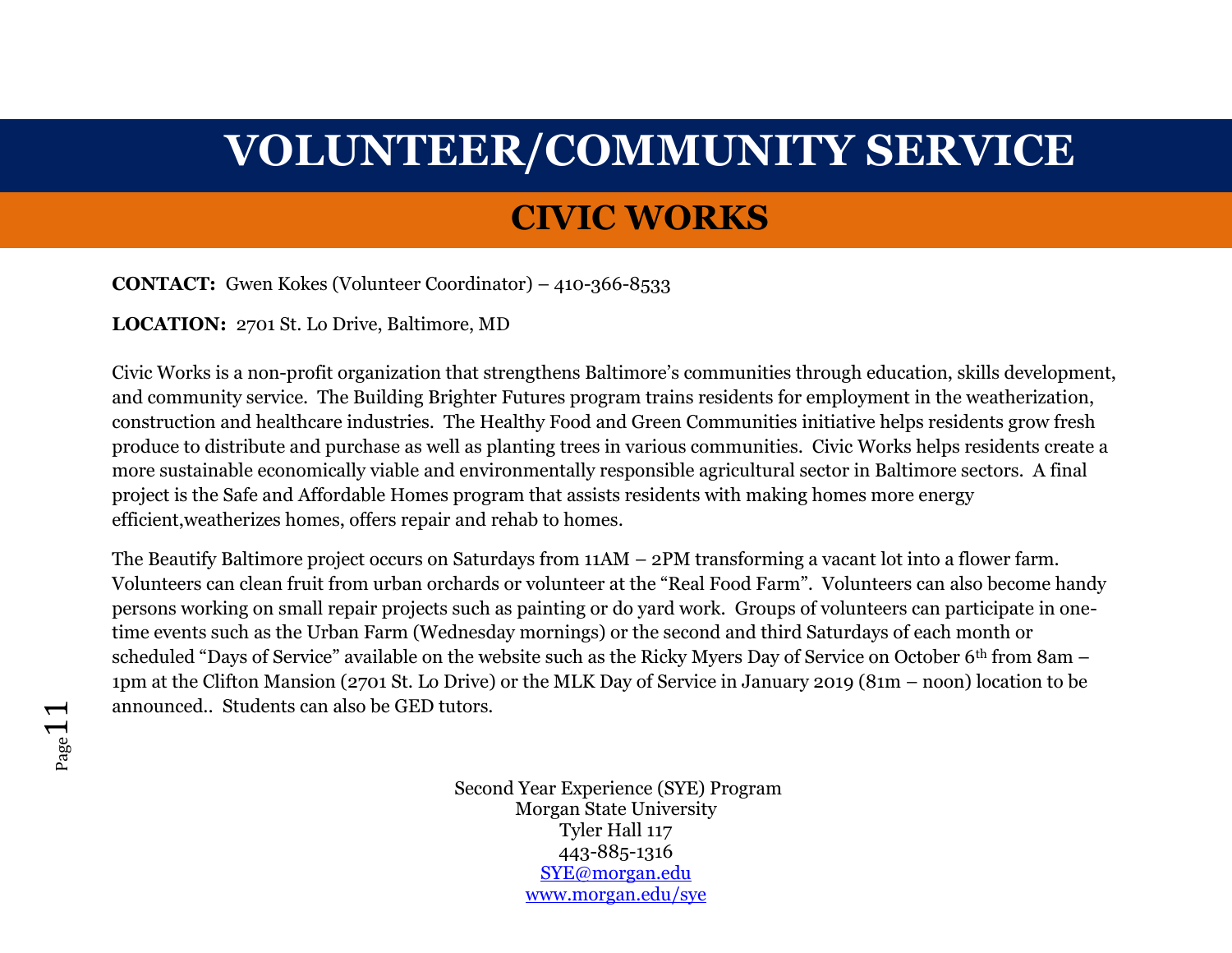**Volunteers should apply online at [https://civicworks.com.](https://civicworks.com/) You will be required to complete a Volunteer Liability Waiver when you apply.**

# **VOLUNTEER/COMMUNITY SERVICE**

## **HABITAT FOR HUMANITY (RESTORE)**

**CONTACT:** Jeff Hardy (Volunteer Coordinator) – (410-669-6936) **EMAIL:** [jhardy@habitatchesapeake.org](mailto:jhardy@habitatchesapeake.org)

**LOCATION:** 1300 N. Fulton St., Baltimore

Habitat for Humanity of the Chesapeake ReStore operates to accomplish three primary goals: (1) generate income that enables Habitat for Humanity of the Chesapeake to create affordable homeownership opportunities in Anne Arundel County, Baltimore City, Baltimore County, and Howard County, (2) serve the community by providing quality products at affordable prices, and (3) preserve our environment by keeping reusable items out of our landfills. The ReStores are nonprofit home improvement stores that sell building materials, furniture, appliances and more at discounted prices.

The ReStores are vital to helping Habitat Chesapeake build more homes, but there is another significant purpose to each store. By recycling used items that might otherwise have been tossed aside, the ReStores have saved millions of pounds of materials from entering the landfill. The recycled items are then spruced up and displayed on the ReStore showroom floors, providing patrons with the opportunity to purchase quality furniture, appliances, plumbing and building materials.

Volunteer positions include: (1**) sales and customer service** – run the cash register, help price items as they come onto the floor, (2**) greeter** – answer questions, direct people to different departments, make people feel welcome, (3) **repair** – provide repair/refurbishing to furniture that need touch-ups, and (4) **warehouse** – help maintain the flow of merchandise from the truck to the warehouse to the show room floor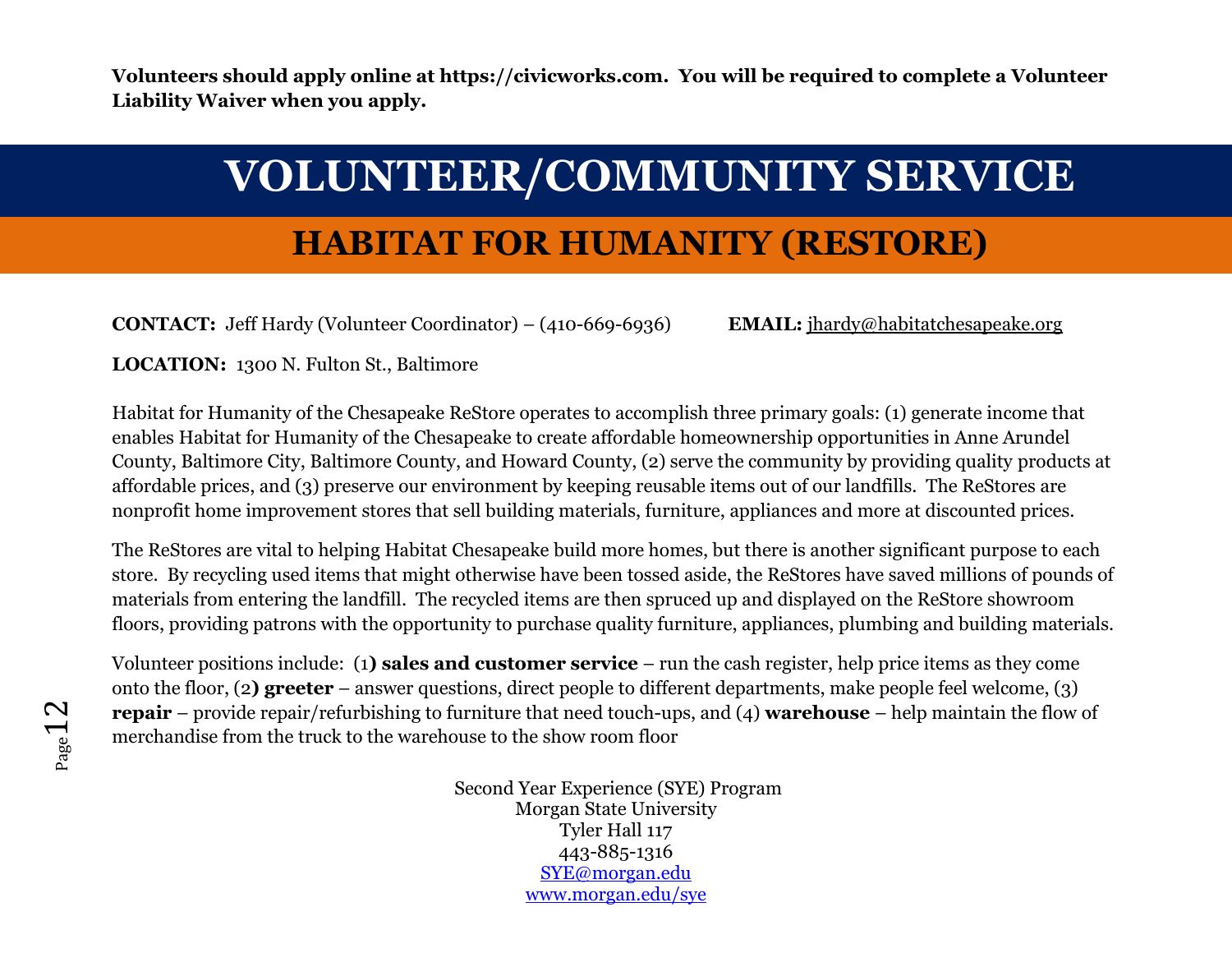Students will work 4 hour shifts at least once each week and a one-year commitment. As a volunteer, you will have a PIN No. to keep track of the hours worked. There are six retail stores in the Baltimore area. **Students should sign-up to volunteer by emailing [\(jhardy@habitatchesapeake.org\)](mailto:jhardy@habitatchesapeake.org)**

# **VOLUNTEER/COMMUNITY SERVICE THE HOUSE OF RUTH**

**CONTACT**: Casey Kelly (Community Relations Coordinator) **PHONE:** 410-554-8449

The House of Ruth is a safe haven for women who have faced domestic abuse. Through The House of Ruth's services, women receive legal aid, counseling, and childcare. The House of Ruth interested in individuals and groups of students to volunteer. If you are an individual, The House of Ruth welcomes your childcare, sewing, and craft skills. For groups interested in working with The House of Ruth, you can hold a craft event, do yard cleanup, donating, or sorting activities.

Interested volunteers must indicate they are Morgan State University students when contacting Casey Kelly.

Page<sup>1</sup>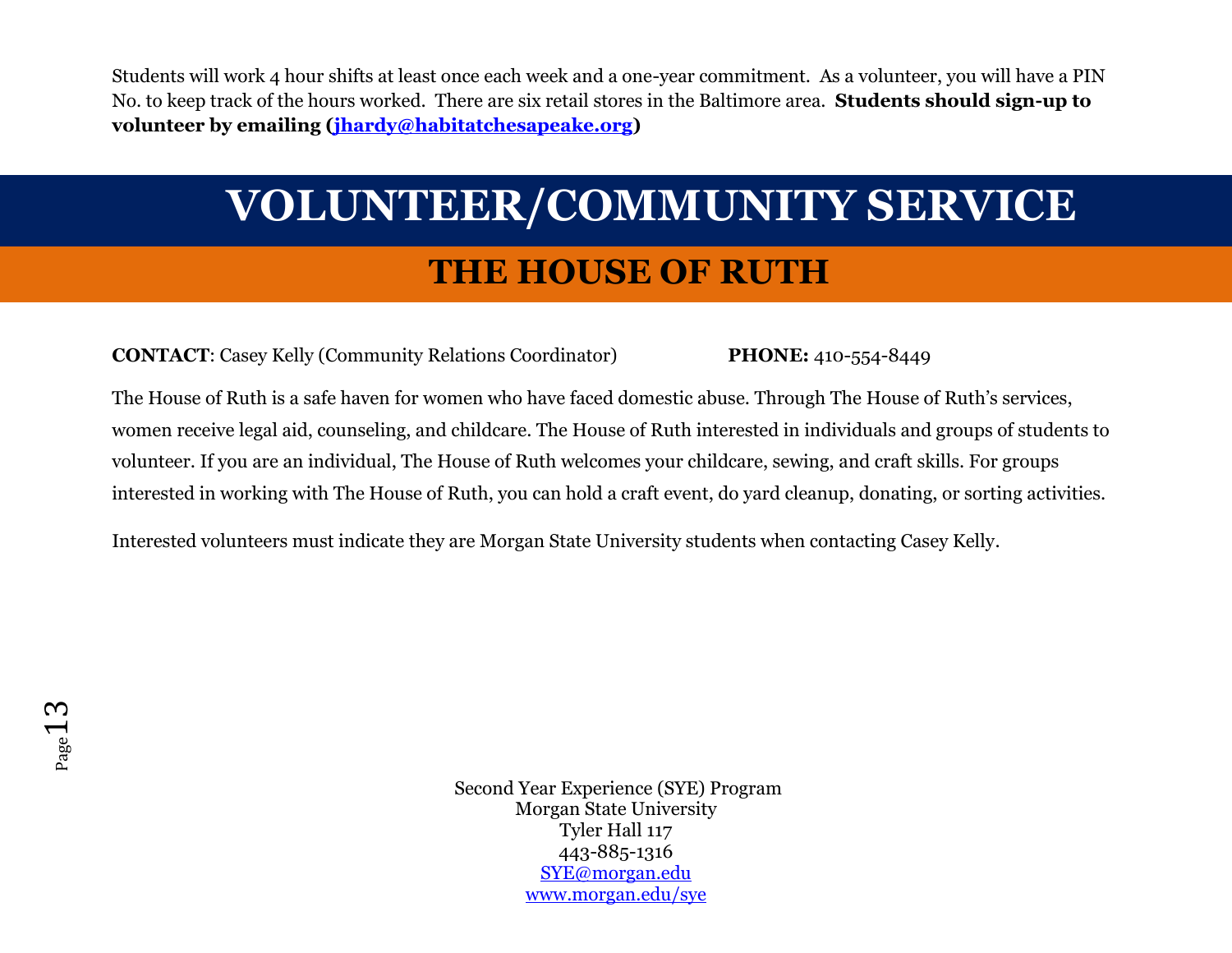#### **MEALS ON WHEELS**

**CONTACT:** Emily Trotter (Volunteer Resources Manager) - 410-558-0827 **EMAIL:** trotter@mowcm.org

**LOCATION:** 515 South Haven Street, Baltimore, Maryland 21224

Meals on Wheels is dedicated to ending food insecurity and providing nourishment to the elderly and the sick and shut-in. Develop skills and be an advocate for change as you become a phone pal, grocery shopper, delivery driver, or participate in special projects. As a volunteer you can get involved by packing meals, conducting crafts, delivering pet food, conducting wellness checks, and participating in food and donation drives. If you have a car or a bike, and are willing to work with delicate populations, begin the application process at<https://www.mealsonwheelsmd.org/volunteer-application>

Page 14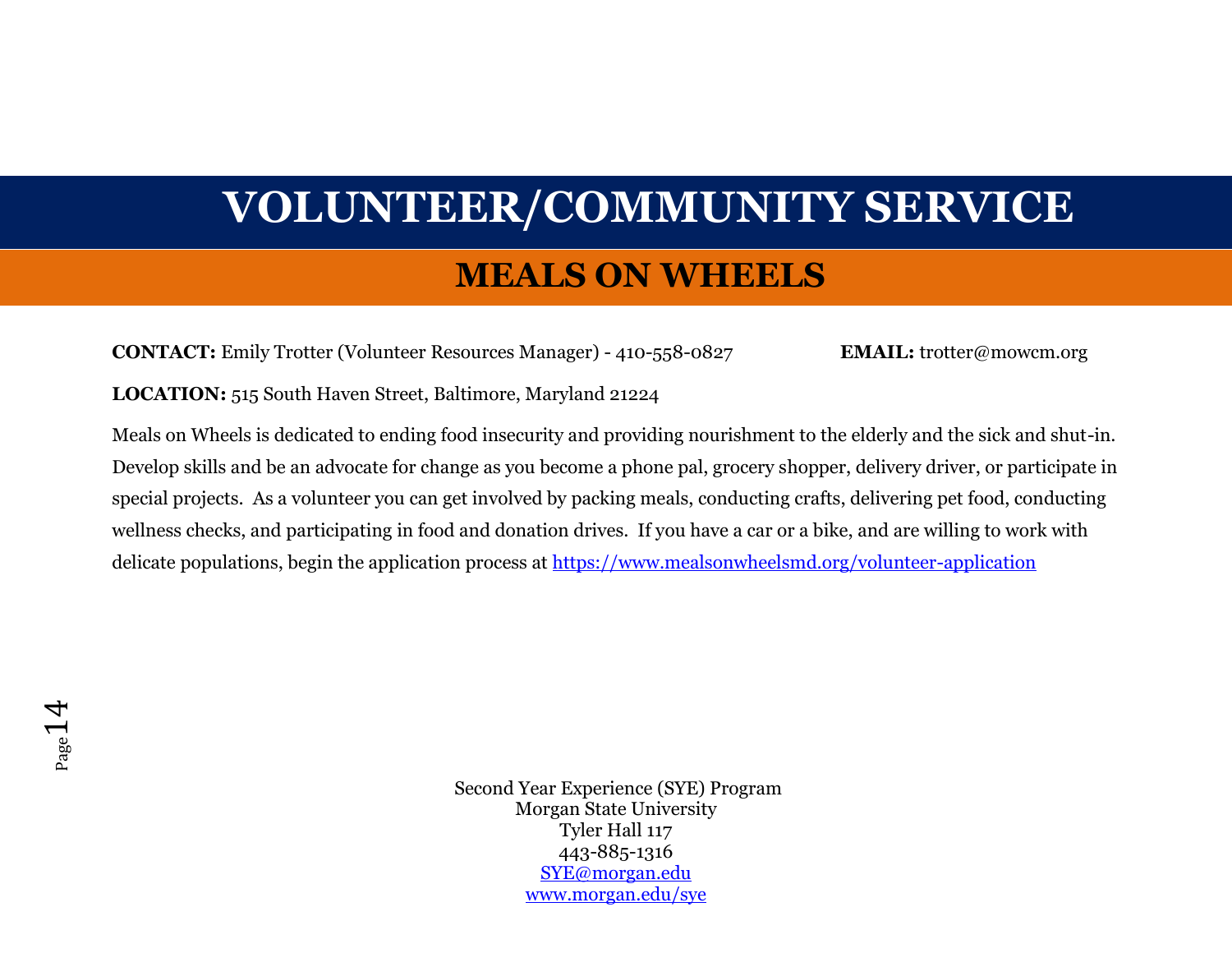### **STELLA MARIS**

**CONTACT:** Megahn Rineman (Volunteer Director) – 410-252-4500 (Ext. 7254) **EMAIL:** [mrineman@mdmercy.com](mailto:mrineman@mdmercy.com)

**LOCATION:** 2300 Dulaney Valley Road, Timonium, MD

The vision of Stella Maris has been to build it into a leader in senior care and housing through services, based on exemplary medical care, compassion, trust, and respect. Stella Maris provides a complete continuum of care including: (1) friendly visitor- many residents lack regular visitors or are separated from their families, (2) home care, (3) meal assistance, (4) hospice care, (5) bereavement camp for children, (6) adult day care services, (8) personal assistant services, and (9) medical care services. Volunteers can assist with these services or they may choose to volunteer in the Human Resources Department, Public Relations Department, Accounting Department by providing clerical assistance. Volunteers can also work in the Gift Shop or assist groups with crafts activities and other program activities.

If you are interested in volunteering at Stella Maris you will need to do the following: (1) complete an online application (a background check will be conducted), (2) have a TB screening, (3) take a flu shot, (4) have up-to-date childhood immunizations. Volunteers receive orientation and training if necessary. Hours are flexible, there is free parking and you will have your choice of service.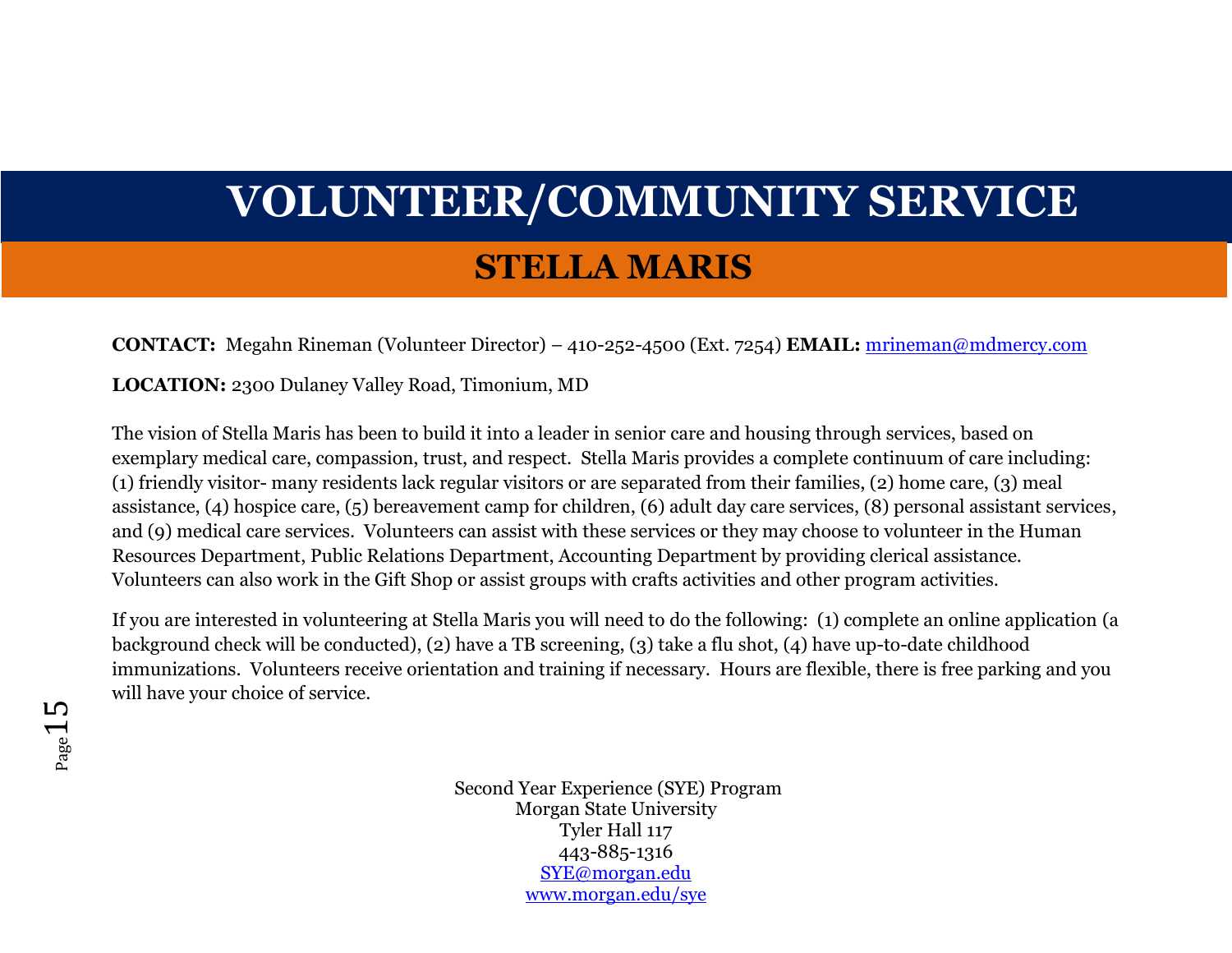# **VOLUNTEER/COMMUNITY SERVICE MARYLAND'S FOOD BANK**

#### **CONTACT:** Paul Lynner **PHONE:** 410-737-8282

**LOCATION:** 2200 Halethorpe Farms Road, Baltimore, MD 21227

Founded in 1979, the Maryland Food Bank was established as the first food bank on the East Coast. During its first year, the bank distributed 400,000 pounds of food to thirteen-eight assistance sites in Baltimore city. In 1981, the bank expanded its focus, opening a branch in Eastern Shore to better serve some of Maryland's most impoverished areas.

To serve the company, every volunteer must be able to stand at least three hours, lift twenty-five pounds, read nutritional labels, and communicate without an interpreter. As a volunteer, you will

Sort food in the bank's warehouse and kitchen, help in the office, or staff community events. For your convenience, Maryland Food Bank offers an online scheduling system that allows you to see and reserve available volunteer shifts. Simply click scheduling button at [www.mdfoodbank.org/volunteer.](https://urldefense.proofpoint.com/v2/url?u=http-3A__www.mdfoodbank.org_volunteer&d=DwMFAg&c=0CCt47_3RbNABITTvFzZbA&r=Kh6oQc7ktwI51VoCQq5UdfDp4n92QKZIDvkWYcK-CaE&m=v_3k52y1Bht_JGFReZHlIPPTEovesLVwsDpvW_v_4fk&s=4Cx9mvEvk7df3fNy5SfRWZf0dZhy9FBNmqNFeA4lknU&e=) You will be prompted to create an account. Be sure to check the box marked "I am organizing a GROUP." Once you are in the schedule, switch to list view and select a date with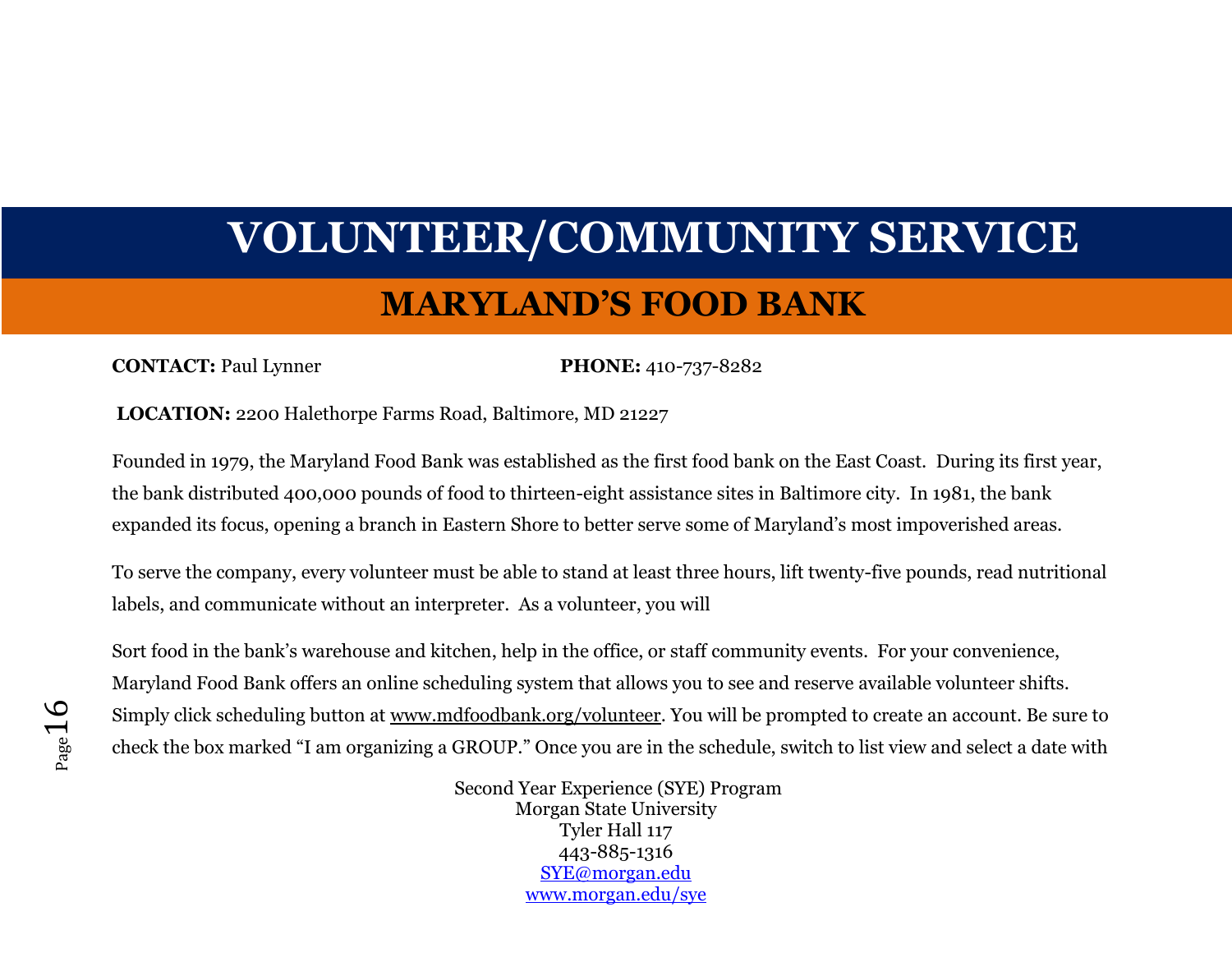enough open spots to accommodate your group. Note that our weekend and evening shifts are very popular, so they book months in advance. While this online system is meant to make the registration process quick and easy, please do not hesitate to contact me if I can be of any assistance.

# **VOLUNTEER/COMMUNITY SERVICE**

### **PAUL'S PLACE**

**CONTACT:** Jayna Powell **PHONE:** 410-625-0775

#### **LOCATION:** 1118 Ward Street. Baltimore, MD 21230

Paul's Place is a facilitator and leader for change, improving the quality of life in the Southwest Baltimore communities. Paul's Place provides programs, services, and support that strengthen individuals and families, fostering hope, growth, and personal dignity. The individuals and families living in Southwest Baltimore City will have full access to high quality health care, employment, education, and housing along with the other support necessary for stability and self-sufficiency.

Paul's Place provides hot lunches, donated clothes, after school programming and mentoring, a health clinic, and a computer lab. Hot Lunch volunteers will assist the lunch team in serving food and drinks to guests while treating all with dignity and respect. Market Place volunteers will have the opportunity to organize the apparel in a way that dignifies guests and assist the guests one-on-one with picking out apparel that fits and makes them feel confident. Mentors become role models for an assigned student that is in 3rd – 4th grade. Mentors care and support their student, building a strong relationship with them. Mentors assist students with their homework and read with them. Paul's Place is in need of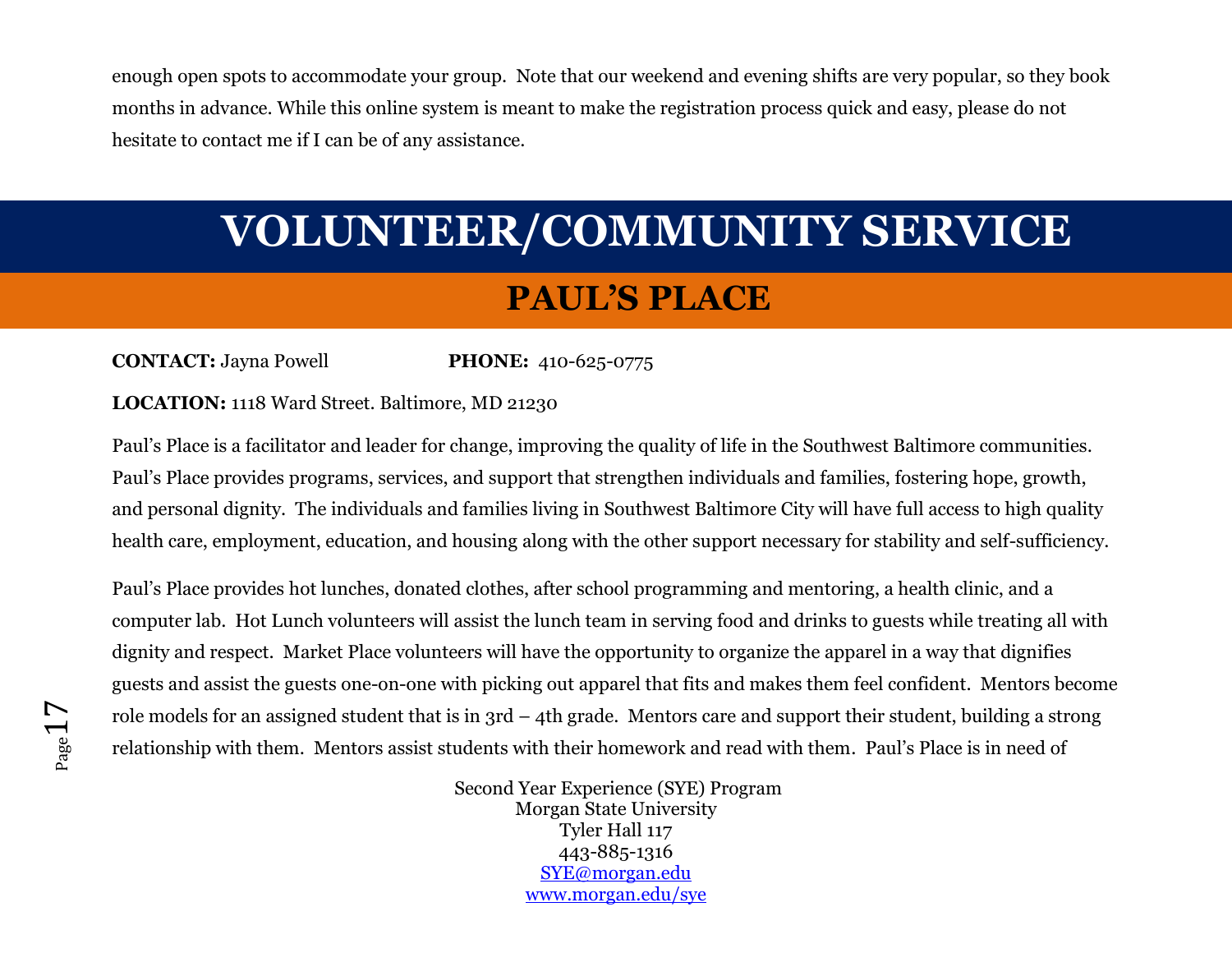volunteers in the computer lab to help with basic computer skills, resume building, and job applications. We ask that the volunteer assist in the lab at least twice a month. To begin the application process, fill out this form: [https://paulsplaceoutreach.org/get-involved/volunteer/.](https://paulsplaceoutreach.org/get-involved/volunteer/)

# **VOLUNTEER/COMMUNITY SERVICE**

## **GREENMOUNT WEST COMMUNITY CENTER**

#### **CONTACT:** Keisha Webster (Executive Director) – 410-627-1339 **LOCATION:** 1643 Guilford Avenue, Baltimore, MD

Greenmount West is a vibrant residential neighborhood in the heart of Baltimore's arts and entertainment neighborhood. The Greenmount West Community Center opened in 2017. The Center invites students to come to the space to see the Center and to determine your interests and bring the "best of who you are" if you decide to volunteer there. The Center hosts after school programs for children and literacy programs for adults. Volunteer can help with homework, offer clerical help and work on beautification projects in the neighborhood.

Page 18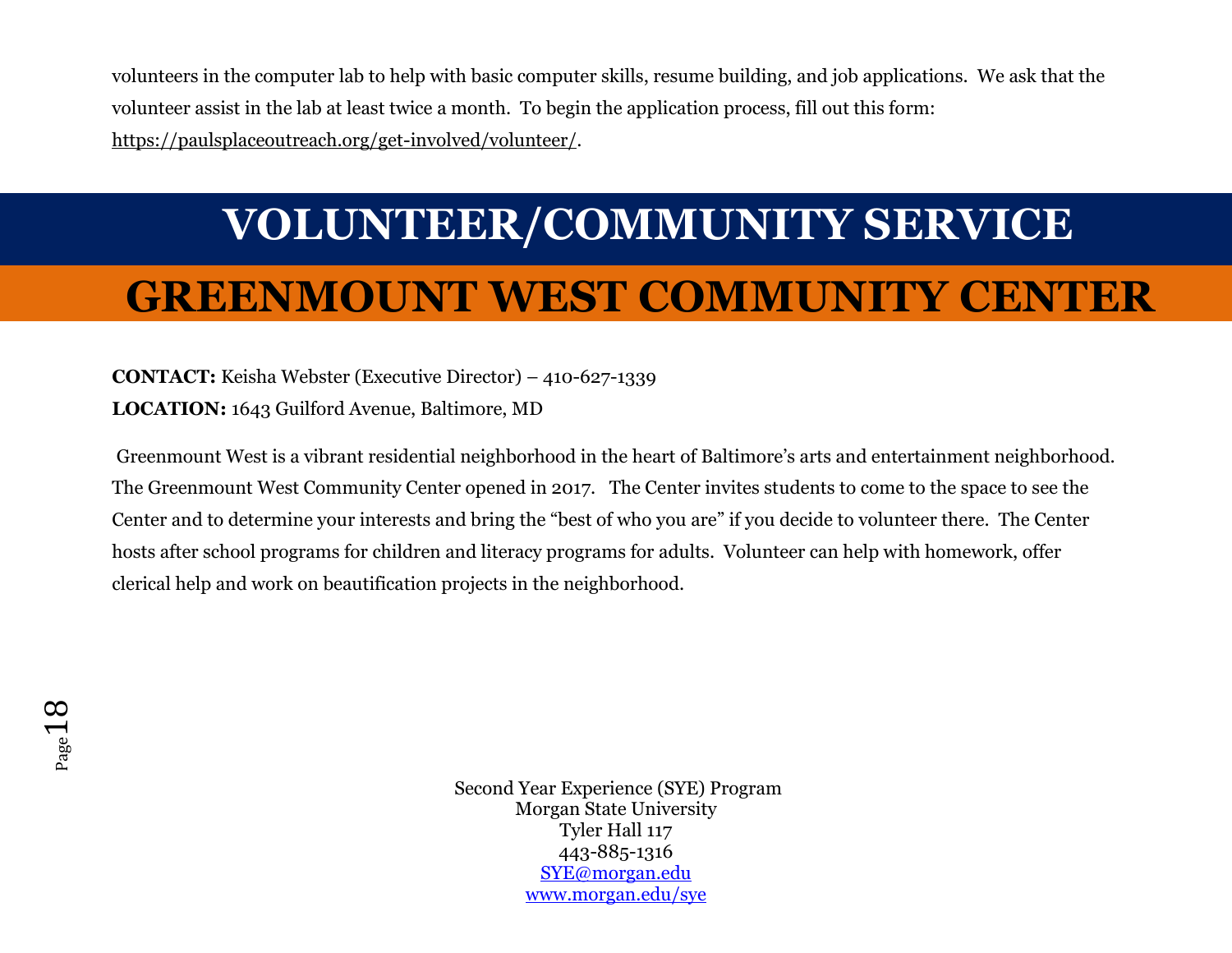## **BALTIMORE MUSEUM OF ART (BMA)**

**CONTACT:** Rachel Sanchez (Volunteer and Employee Manager) – 443-573-1756 **LOCATION**: 10 Art Museum Drive, Baltimore, MD (on the campus of Johns Hopkins University)

The BMA is seeking enthusiastic **Greeters** to assist in welcoming and orienting visitors through the Museum and to help with on-site promotion of programs and exhibitions. Responsibilities: greeting visitors, providing general information about the Museum and its collection, distributing museum maps and helpful literature to guests, directing Visitors to the Box Office and collection galleries, assisting with audio tours for exhibitions, and assisting with Coat Check and Locker usage.

The BMA is also seeking **Event Volunteers** to assist with onsite and offsite programs and events. These events occur on various days of the week at different times of the day so the schedule is incredibly flexible to fit around the volunteer's availability. Responsibilities: welcoming visitors, assist with tickets (onsite events), distributing museum marketing